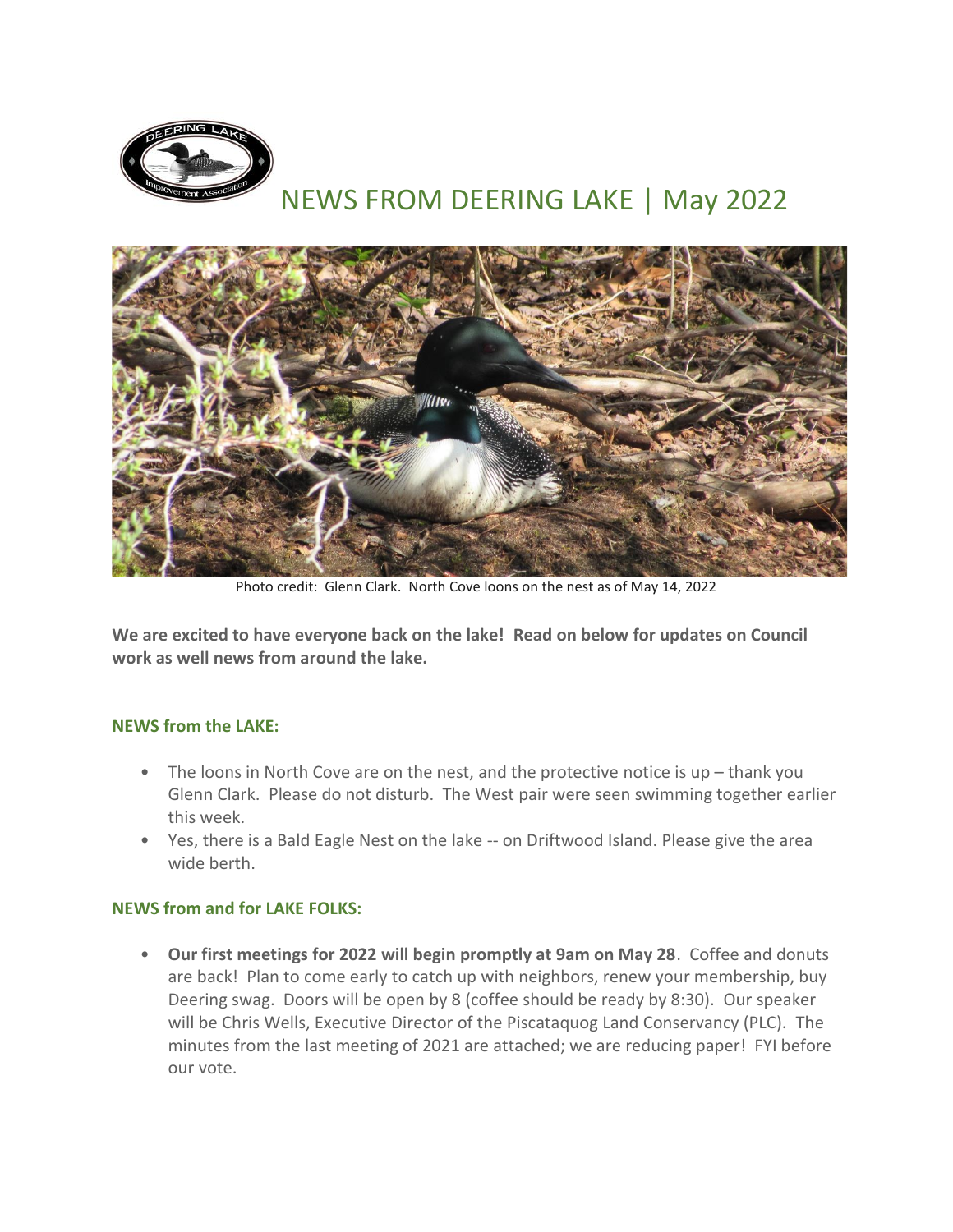- **Fire Permits will be available at the May meeting.** Members of the Deering Fire squad will be available beginning around 8:30 am. There is no cost, but **you will need ID (you don't need proof of Deering residence**.) If you can't make the meeting you can contact Fire Chief Jeffery LeBlanc at [firechief@deering.nh.us](mailto:firechief@deering.nh.us) or cell# 603-831-2844 to arrange a time to get one.
- **Septic pump-outs and inspections are required every three years by all properties included within the Deering Watershed Protection Overlay zone** – a copy of the pumping and inspection report to be forwarded to the Town Administrative Assistant within 30 days. This has been required since 2017; in 2022 **oversight of this requirement has been transferred to the Health Officer- Mike Borden. The implication of this change is that no old system can be 'grand-fathered' to avoid this** – all systems no matter when installed will have to meet this requirement. Glenn Clark and Betsy Holmes attended the meeting with Deering Conservation Commission and the Central NH Planning commission that discussed this. Thank you for helping us continue to keep Deering Lake pristine!
- **Deering no longer requires resident stickers to park at the public beach.** Non-residents and residents alike will be able to park on a first-come-first-served basis, free of charge, based on state mandate. Expect an uptick in traffic, trash etc. The Deering Conservation Commission will evaluate the need for additional water testing. Please address any concerns you have to the Deering Board of Selectman, <https://www.deering.nh.us/board-selectmen> or Deering Administrator Julius Peel, [administrator@deering.nh.us.](mailto:administrator@deering.nh.us) Safety issues, please contact the Deering Police 603-464- 3127. Immediate concerns, call 911.
- **The New Hampshire Lakes Conference is being held in Meredith on June 3**. There are spaces still available. [https://nhlakes.org/lakes-congress/.](https://nhlakes.org/lakes-congress/) Betsy Holmes will attend for DLIA.
- **We had our first-of-the-season roadside clean-up a few weeks ago.** The usual folks did their bit – hoping to see some new faces in July. Thanks to Glenn and Carol Clark for keeping us in high visibility gear. **Next clean up is July 23, final for 2022 is October 1.**
- **Memorial Day Tributes:** The American Legion ceremony will take place on Memorial Day (Monday, May 30) at 10am in the center of Town. Also, **Matt Martin, Deering Lake summer resident, will participate in the Taps Across America tribute at 3pm at the same Town location**. Taps Across America is an annual event that asks Americans, wherever they are at 3pm local time on Memorial Day, to pause for a duration of one minute to remember those who have died in military service to the United States. Thanks to Peg Haushildt for these updates.